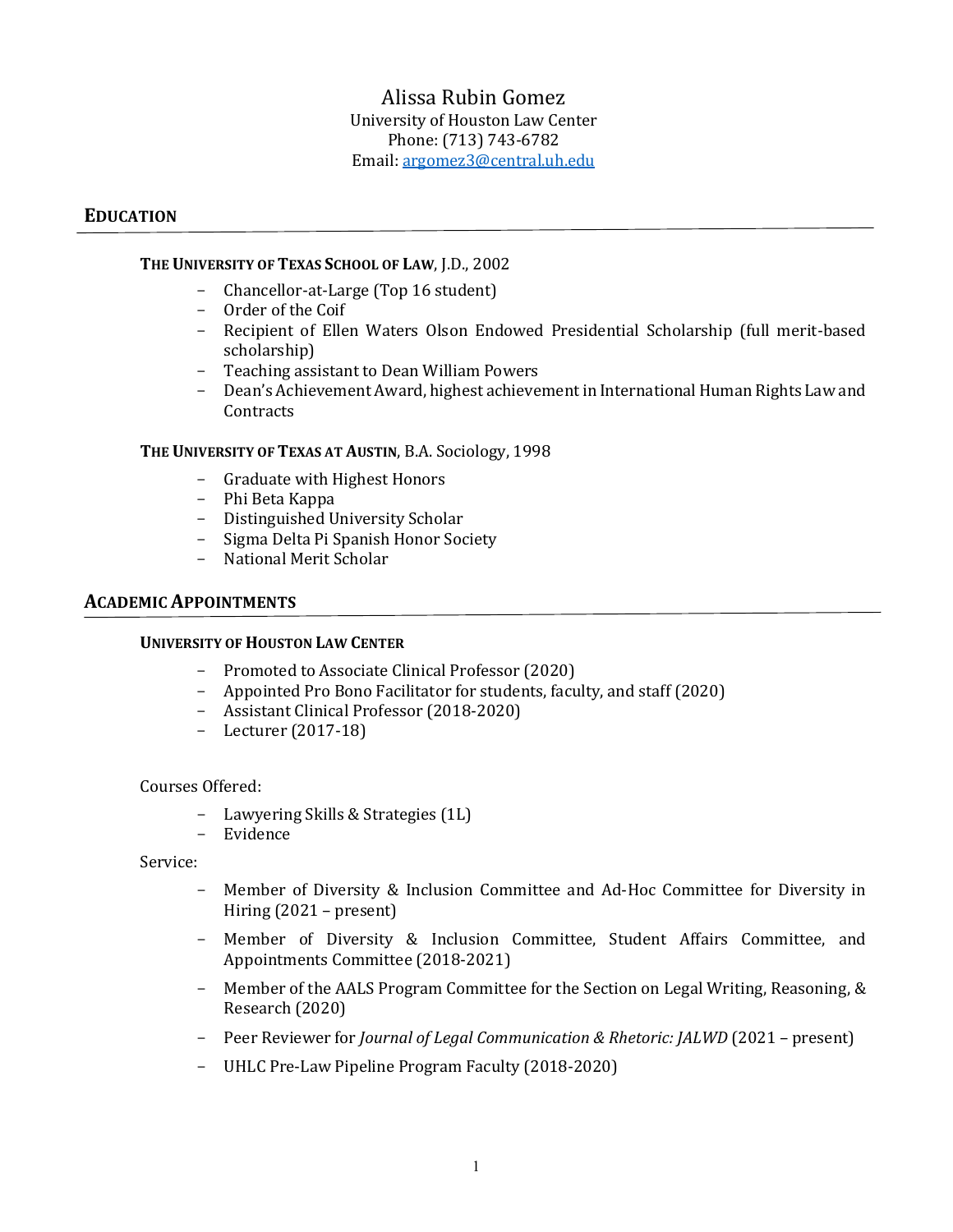# **LEGAL WORK EXPERIENCE**

# **HOUSTON VOLUNTEER LAWYERS PROGRAM**, *Executive Director* (December 2011 – October 2017)

- Oversaw all aspects of legal aid non-profit with an annual operating budget of \$2.5 million. Supervised 30 employees, designed and directed legal aid programming and communications to serve over 12,000 Houston residents each year, managed over a dozen federal, state, and private grants, responsible for fundraising, setting and managing agency budget, reported to an independent board of directors, presided over annual financial audit and all other aspects of the 501(c)(3).
	- Streamlined client intake and screening processes, using analytics to set goals and reduce client wait time from one-year to less than 50 days
	- Achieved and maintained pro bono case placement rate of 98 percent, overhauling law firm participation program to encourage collaboration with other legal aid providers across Houston
	- Launched first-of-its-kind Volunteer Portal to synch with internal case management system and provides interested volunteers with the ability to search, filter, review, and accept pro bono cases online
	- Developed first medical-legal partnership in Houston with Texas Children's Hospital, winning the State Bar of Texas Outstanding Partnership Award (2013)
	- Received Pro Bono Award from the State Bar of Texas (2014)
	- Tied for third place in ABA National Pro Bono Week campaign competition (2015)
	- Coordinated citywide legal response to immigration travel ban and acted as one of five cocreators of a statewide Immigrant Rights Hotline (2017)
- Member of the Executive Committee of the Houston Immigration Legal Services Collaborative
- Member of the Rules & Legislation Committee of the Texas Access to Justice Commission
- Regularly called upon to assist peer organizations and philanthropy with thought leadership for new projects
- Regularly presented continuing legal education to law firms and corporate legal departments and at courses for the State Bar of Texas

**KING & SPALDING, L.L.P.**(Houston Office), *Partner* (2011), *Associate* (2002 – 2010), *Summer Associate* (2001)

- Represented both plaintiffs and defendants in a broad range of complex commercial litigation in both state and federal courts, arbitration panels, and before the EEOC. Practice included matters involving trade secrets and other sensitive business information, employee non-competes and employment discrimination, healthcare, breach of contract and commercial torts, oil and gas, and franchise/distributor relationships. Extensive experience obtaining and defending temporary restraining orders and temporary injunctions.
	- Served as lead counsel for employment discrimination lawsuits throughout Texas on behalf of Coca-Cola
	- Served as lead counsel in various lawsuits on behalf of hospitals, physicians, hospital operating companies, and healthcare providers involving the False Claims Act, HIPAA, and peer review processes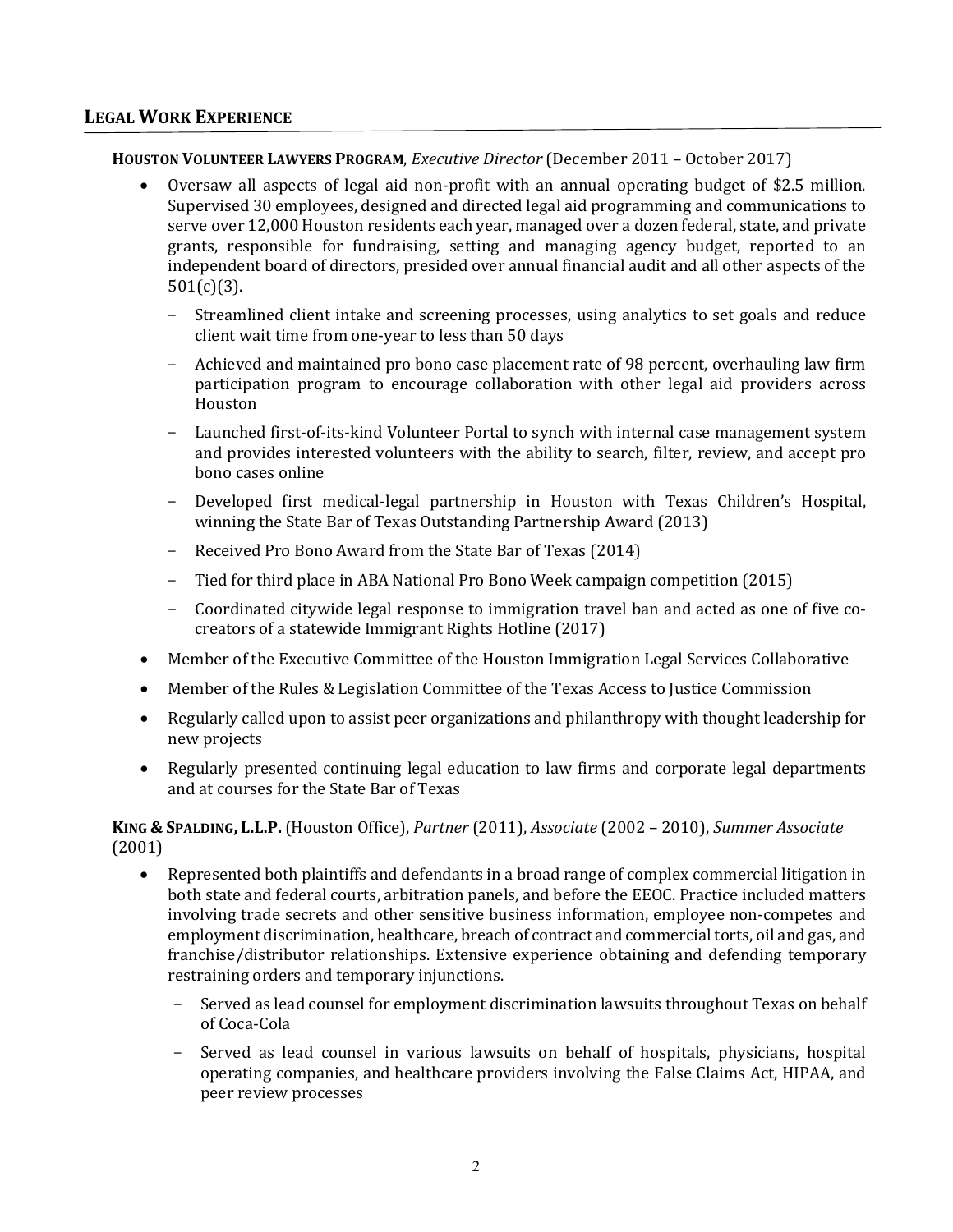- Served as second chair in two-week jury trial and two-day temporary injunction hearing involving alleged theft of trade secrets by major drill bit manufacturer
- Served as second chair in multi-day bench trial representing real estate investment trust on breach of contract, fraud, and breach of fiduciary duty claims brought against its former CEO
- Served as second chair in AAA arbitration defending oil and gas lease dispute valued at \$1 billion, and obtained full and final award in client's favor
- Regularly represented employers in non-compete disputes with former employees and in litigation involving misappropriation of trade secrets and confidential information
- First woman elected partner from the Houston office
- Recipient of firm-wide Pro Bono Service Award in 2006, 2007, and 2008, for successful representation of immigrant juvenile in deportation proceedings and other pro bono matters
- Hiring Committee Member (2010 2011), Lawyer Development Committee Member (2011), Co-Chair of Houston Associates' Committee (2008), Summer Associate Work Coordinator (2007), Summer Associate Education Coordinator (2005-06)

**GIBBS & BRUNS, L.L.P.**, *Summer Associate* (2000 and 2001)

**LEGAL AID OF CENTRAL TEXAS**, *Summer Associate* (2001)

**TEXAS THIRD COURT OF APPEALS**, *Intern to Justice Bea Ann Smith* (Fall 2000)

**UNITED STATES DISTRICT COURT FOR THE SOUTHERN DISTRICT OF TEXAS**, *Intern to Judge Sim Lake* (2000)

### **ACADEMIC PUBLICATIONS**

- *Demand-Side Justice*, 28 Geo. J. on Poverty L. & Pol'y 411 (2021)
- *The Mismeasure of Success*, 94 St. John's L. Rev. 927 (2021)
- *The Power of Words*, micro-essay, AALS LWRR Newsletter (Summer 2020)
- *Learning to Love Pro Bono: A Recipe for Engaging Law Students*, The Second Draft (Fall 2019)

# **PRESENTATIONS & MEDIA MENTIONS**

- *The Trouble with Grammar*, LWI One-Day Conference (December 2021)
- *Demand-Side Justice*, State Bar of Texas Poverty Law Conference (September 2021)
- *Demand-Side Justice*, AALS Pro Bono and Public Service Opportunities Section (March 2021)
- *Demand-Side Justice*, AALS Conference, New Voices in Poverty Law (January 2021)
- *Briefcase Magazine*, "UHLC's Gomez Leads Efforts as COVID-19 Highlights Greater Need for Pro Bono Work," Vol. 38, Issue No. 1 (December 2020)
- *The Mismeasure of Success*, St. John's Law Review 2020 Symposium, *Commemorating the 100th Anniversary of the 19th Amendment* (October 2020)
- *Demand-Side Justice*, accepted for presentation at Poverty Law Conference, Berkeley Law (April 2020), to be co-presented with Renee Lynn Danser, Associate Director of Research and Strategic Partnerships, A2J Lab at Harvard Law School (cancelled due to COVID)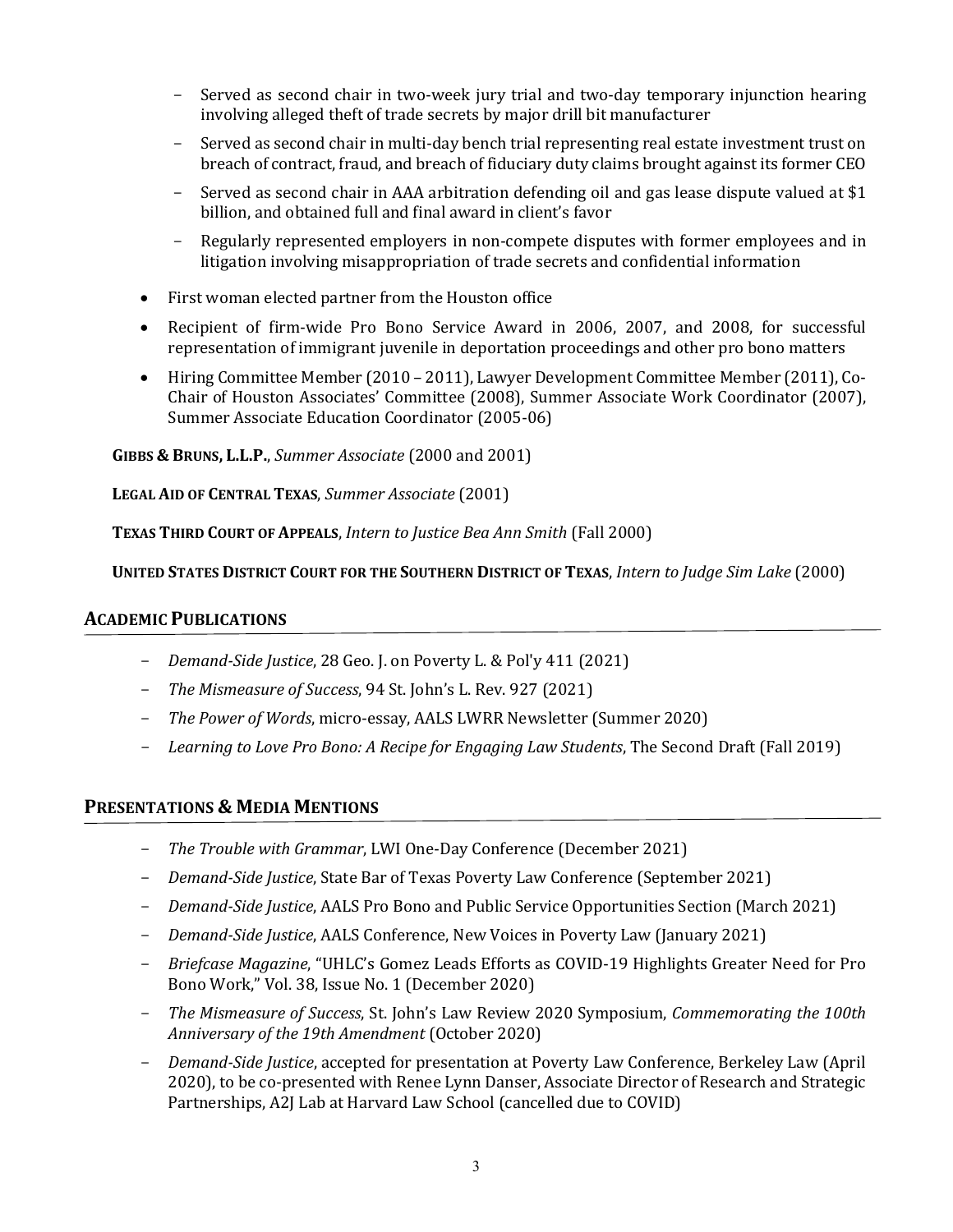- *Learning to Love Pro Bono: Bringing the Real World to the LRW Classroom*, LWI One-Day Workshop, University of California Irvine (December 2019)
- *Reaching Them Early: Teaching Gen Z Legal Analysis & Writing in Pipeline Programs*, LWI One-Day Workshop, Chapman University Fowler School of Law (November 2018)
- *Distributing Justice in the Digital Age: The Effect of Technology on Pro Bono Service, and What Law Schools Can Do About It*, Society of Law Teachers (SALT) Teaching Conference, Penn State Law (October 2018)
- *After the Storm: Caring for Students During and After a Natural Disaster*, 18th Annual Rocky Mountain Legal Writing Conference, University of Denver Sturm College of Law (March 2018)
- *Integrating a Culture of Pro Bono into the Classroom*, LWI One-Day Workshop, University of Houston (December 2017)
- Guest on *Briefcase Radio* discussing "Legal Literacy and Demand-Side Justice" (aired October 12, 2019)
- Guest on *Briefcase Radio* discussing "Pro Bono for Civil Cases" (aired October 4, 2017)
- Presenter on pro bono related topics at:
	- UHLC Pro Bono Breakfast CLE entitled "Pro Bono From Your Laptop" (2019)
	- UHLC Alumni Weekend: CLE entitled "Food for Thought" (2019)
	- Center for Migration Studies Conference: Mobilizing Coherent Community Responses to Changing Immigration Policies (2017)
	- State Bar of Texas Advanced Family Law (co-presenter with Houston Court of Appeals Chief Justice Kem Frost) (2016)
	- State Bar of Texas Poverty Law (2015)
	- State Bar of Texas Advanced Civil Trial (2013)
	- State Bar of Texas Minority Attorney Program (2013)
	- Houston Volunteer Lawyers Annual Family Law Seminar (2011 2017)
	- "Ethics & Pro Bono" presentation featured as the free class on TexasBarCLE.com in September and October 2013, viewed by 4,138 Texas attorneys

# **AWARDS & RECOGNITION**

- Recipient of the University of Houston Law Center's Ethel M. Baker Award in recognition of faculty activities that promote interchange between the UH Law Center and the greater community to encourage a relationship of mutual benefit (2021)
- Recipient of "Premier Woman in Law" award from the Association of Women Attorneys (2017)
- Elected to the Council of the Litigation Section of the State Bar of Texas to serve for two threeyear terms (2017-present); Chair of the Pro Bono & Grants Committee (2019-20)
- Named "Texas Rising Star" by *Texas Monthly* Magazine in 2006, 2007, 2008, 2009, and 2010
- Named "Future Star" by *Benchmark Litigation* in 2009
- Named a "Lawyer on the Fast Track" by *H Texas* Magazine in 2006, 2007, and 2009
- Texas Bar Foundation Fellow